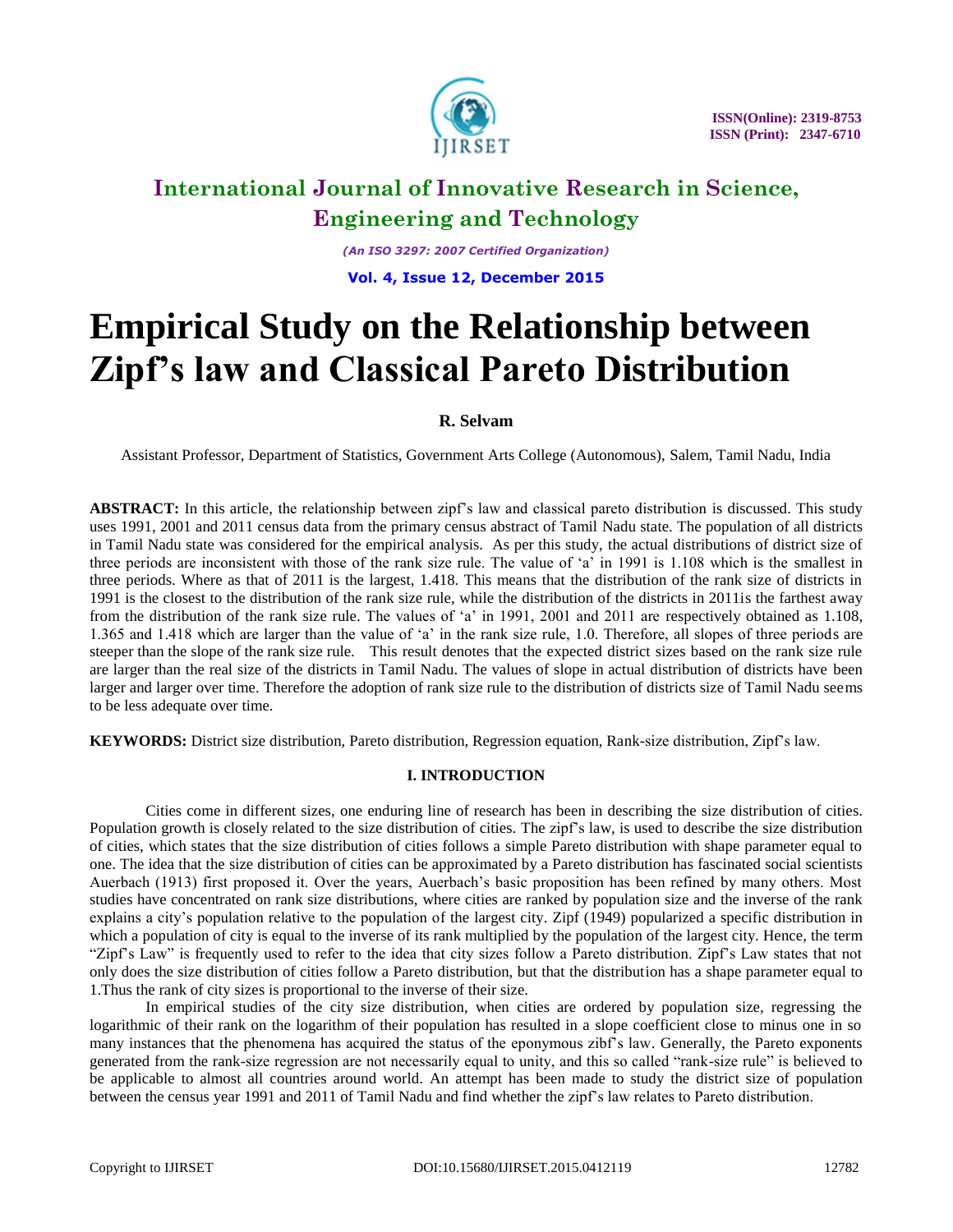

*(An ISO 3297: 2007 Certified Organization)*

#### **Vol. 4, Issue 12, December 2015**

# **II. SOURCE OF DATA**

 In this present article data on districts of Tamil Nadu State between 1991 and 2011census have been used for the empirical study.

### **III.SCOPE OF THE STUDY**

 The scope of this article is to study whether the Zipf"s law relates to Pareto distribution using the census data of all districts in Tamil Nadu between 1991 and 2011.

#### **IV.METHODOLOGY**

In order to investigates interrelationship between the Pareto distribution and Zipf"s law for the districts of Tamil Nadu, regression equations for three periods (1991,2001 and 2011 census) will be derived and compare the slopes of ranksize lines between the actual distribution of district size and the theoretical rank-size rule or Zipf"s law. That is the slopes of the regression equations of districts of Tamil Nadu will be compared with the slope of the rank size rule(-1.0).The relationship between population size and population rank is inherently negative. This is obvious and accounts for much of the strong fit, but alone doesn"t account for the multiplicative and convex (to the origin) relationship.

### **4.1 PARETO MODEL**

The Pareto distribution was first proposed as a model for the distribution of income. It is also used as a model for the distribution of city population in the given area. The Pareto distribution has been described as follows

The district size  $(x)$  is assumed to follow Pareto distribution  $f(x: a)$ , where  $f(x: a)$  is described as,

 $f (x: a) = \frac{ak^a}{a+b}$  $\frac{a_n}{x^{a+1}}$ ,  $a > 0$ ;  $x \ge k$ , Where, k is the threshold district size. Parameters 'a' and 'k' are estimated by using the method of Maximum likelihood (Rao C.R.1973) and obtained as

$$
\hat{a} = \left[\frac{\sum \log x_i}{n} - \log k\right]^{-1}
$$

$$
\hat{k} = \min_{i \le 1} (x_i)
$$

Since the district size distribution for the population is skewed in nature, skew model is used to present the district size distribution. The Pareto distribution is one of the skew models. It has been proposed to measure the co-efficient 'a' in rank size rule using the District size distribution given in table (2), table (3), and table (4).

### **V.EMPRICAL RESULTS**

The populations of all districts of Tamil Nadu for the census year between 1991 and 2011 were used to find the regression equations and for estimating the parameter of Pareto distribution in order to find their interrelationship. The regression equations for the three periods are obtained and presented in table (1)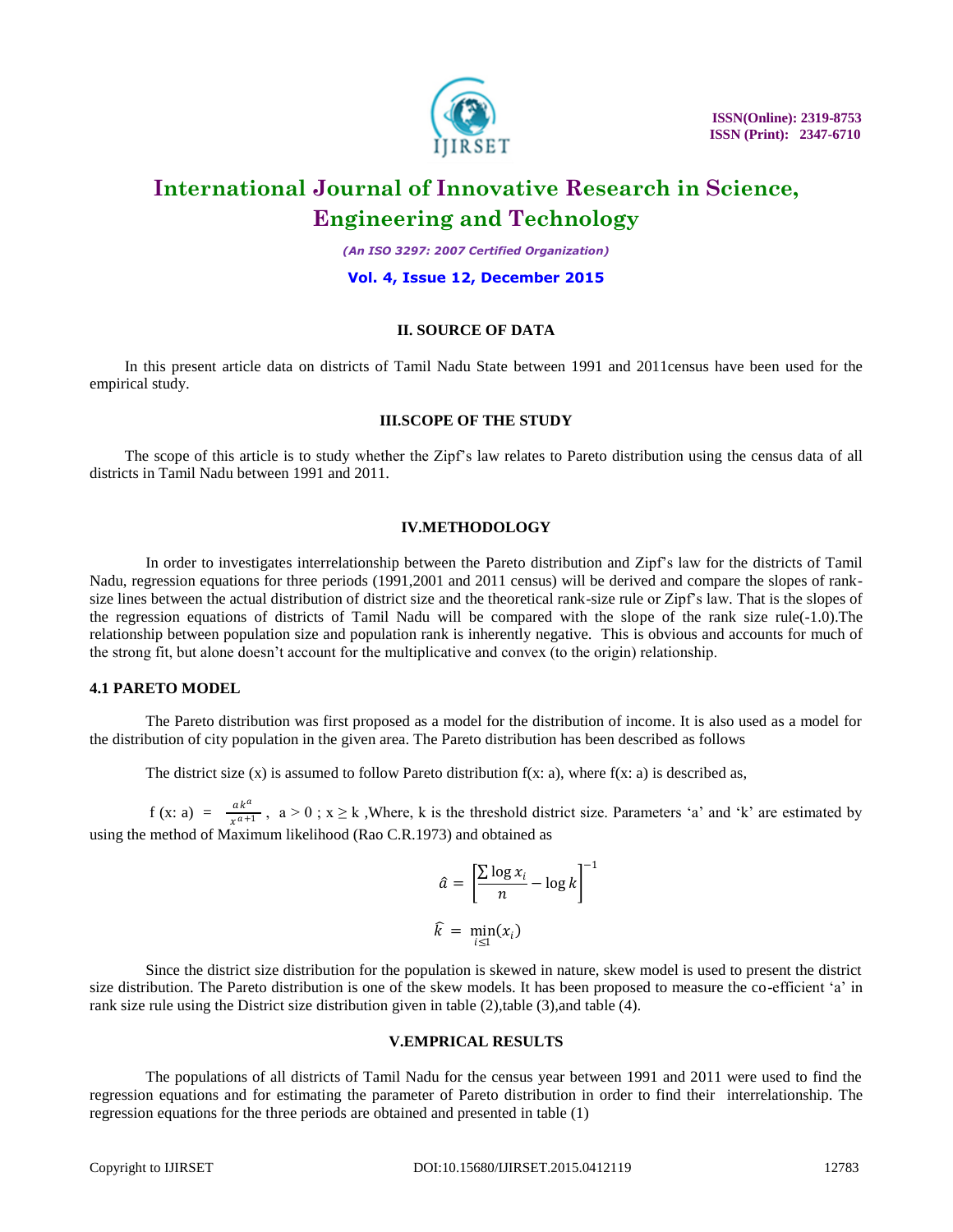

*(An ISO 3297: 2007 Certified Organization)*

### **Vol. 4, Issue 12, December 2015**

# **Table.1 Zipf's Regression Equations**

| Census Year | Regression equations           | $R^2$ | Correlation<br>coefficient. r | Zipfs<br>Coefficient |
|-------------|--------------------------------|-------|-------------------------------|----------------------|
| 1991        | $log y = 7.913 - 1.108 log x$  | 0.633 | $-0.796$                      | 1.108                |
| 2001        | $log y = 9.630 - 1.365 log x$  | 0.748 | $-0.865$                      | 1.365                |
| 2011        | $log y = 10.039 - 1.418 log x$ | 0.755 | $-0.869$                      | 1.418                |

 The population of all distribution of all districts of Tamil Nadu state for the census year between 1991 and 2011 were used for estimating the parameter 'a' of the Pareto distribution.

The district size are classified into six classes as per 1991 census classes are I:7-14; II:14-21; III: 21-28; IV:28-35; V: 35-42; VI:42-49.The district size distribution of Tamil Nadu has been formulated and presented in table (2)

## **Table. 2 District size distribution –Census 1991**

| District size<br>interval(in<br>lakes) | No. of<br>district |
|----------------------------------------|--------------------|
| 7-14                                   | 2                  |
| $14 - 21$                              | 2                  |
| 21-28                                  | $\mathfrak{D}$     |
| 28-35                                  |                    |
| $35 - 42$                              |                    |
| 42-49                                  | 3                  |

The estimate of the parameter is obtained from Table (2) based on Pareto distribution as  $\hat{a}=1.6889$ 

As per census 2001 the districts are classified into seven classes are I:4-10; II:10-16; III:16-22; IV:22-28; V: 28- 34; VI:34-40;VII:40-46. The district size distribution of Tamil Nadu state as per census 2001 has been formulated and presented in table (3)

### **Table.3 District size distribution -Census 2001**

| District size<br>interval (in<br>lacks) | No. of<br>district |  |
|-----------------------------------------|--------------------|--|
| $4 - 10$                                |                    |  |
| $10-16$                                 | 8                  |  |
| $16-22$                                 |                    |  |
| $22 - 28$                               |                    |  |
| 28-34                                   |                    |  |
| 34-40                                   |                    |  |
| $40 - 46$                               | 2                  |  |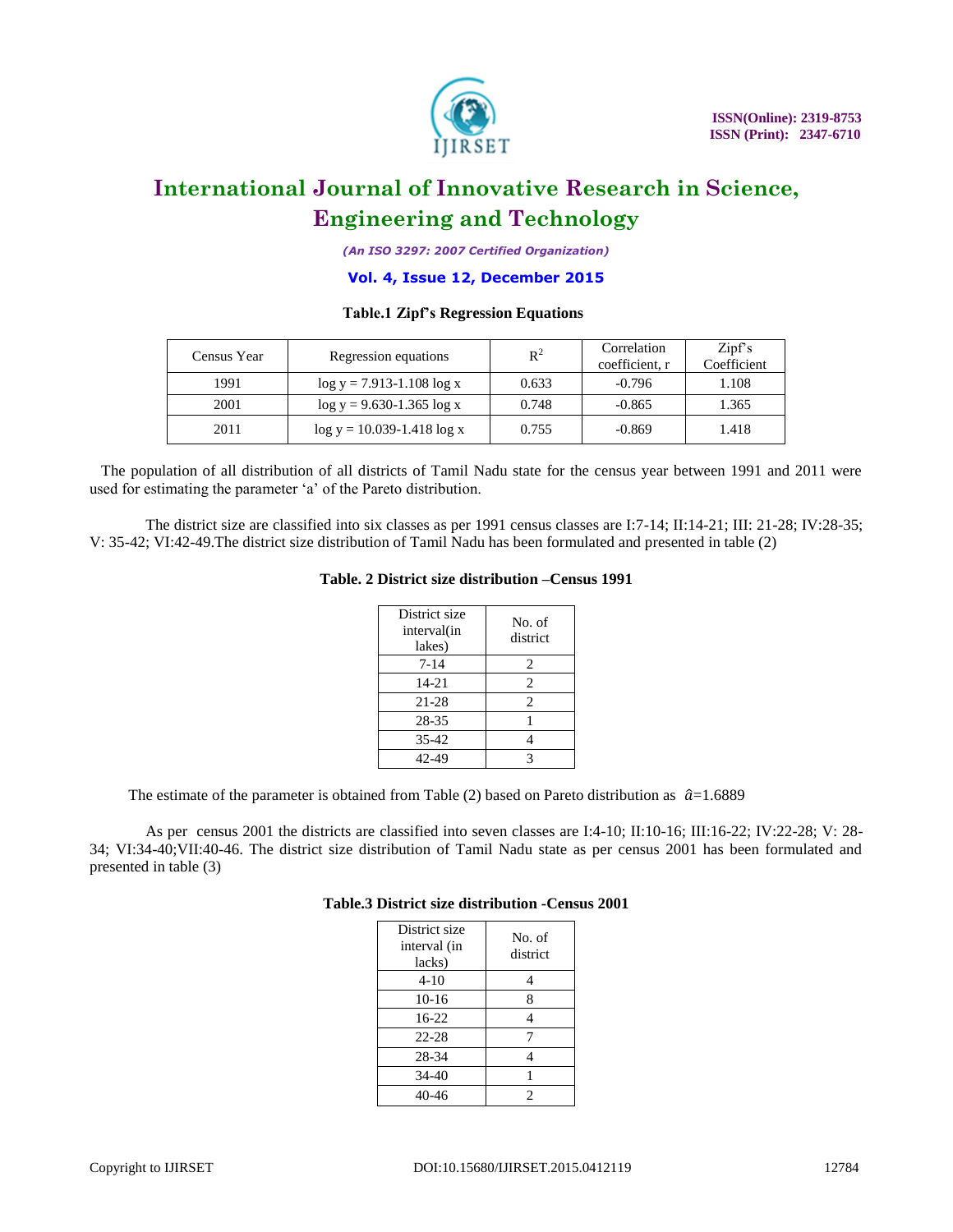

*(An ISO 3297: 2007 Certified Organization)*

# **Vol. 4, Issue 12, December 2015**

The estimate of the parameter is obtained from Table (3) based on Pareto distribution as  $\hat{a}$  = 1.504

As per 2011 census, The districts are classified into eight classes are I: 5-10; II: 10-15; III:15-20; IV:20-25; V:25- 30; VI: 30-35; VII: 35-40; VIII: 40-45.The district size distribution of Tamil Nadu as per census 2011 has been formulated and presented in table (4)

# **Table. 4 District size distribution – Census 2011**

| District size<br>interval (in<br>lakhs) | No. of<br><b>District</b> |  |
|-----------------------------------------|---------------------------|--|
| $5-10$                                  | 3                         |  |
| $10-15$                                 | 5                         |  |
| $15 - 20$                               | 8                         |  |
| $20 - 25$                               | 5                         |  |
| $25 - 30$                               | 2                         |  |
| 30-35                                   | 5                         |  |
| $35-40$                                 | 3                         |  |
| 40-45                                   | $\theta$                  |  |
| 45-50                                   |                           |  |

The estimate of the parameter is obtained from Table (4) based on Pareto distribution as  $\hat{a} = 1.6592$ 

# **VI.DISCUSSION**

The estimated value of the parameter of Pareto distribution obtained by using the data of the census year 1991,2001 and 2011 is presented in Table (5)

# **Table.5 Estimates from Pareto model**

| Census Year | Pareto<br>Coefficient |
|-------------|-----------------------|
| 1991        | 1.6889                |
| 2001        | 1.5040                |
| 2011        | 1.6592                |

# **Table. 6 Zipf's Regression equations, Pareto Coefficient and Zipf's Coefficient**

| Census<br>Year | Regression equations           | Pareto<br>Coefficient | Zipfs<br>Coefficient |
|----------------|--------------------------------|-----------------------|----------------------|
| 1991           | $log y = 7.913 - 1.108 log x$  | 1.6889                | 1.108                |
| 2001           | $log y = 9.630 - 1.365 log x$  | 1.5040                | 1.365                |
| 2011           | $log y = 10.039 - 1.418 log x$ | 1.6592                | 1.418                |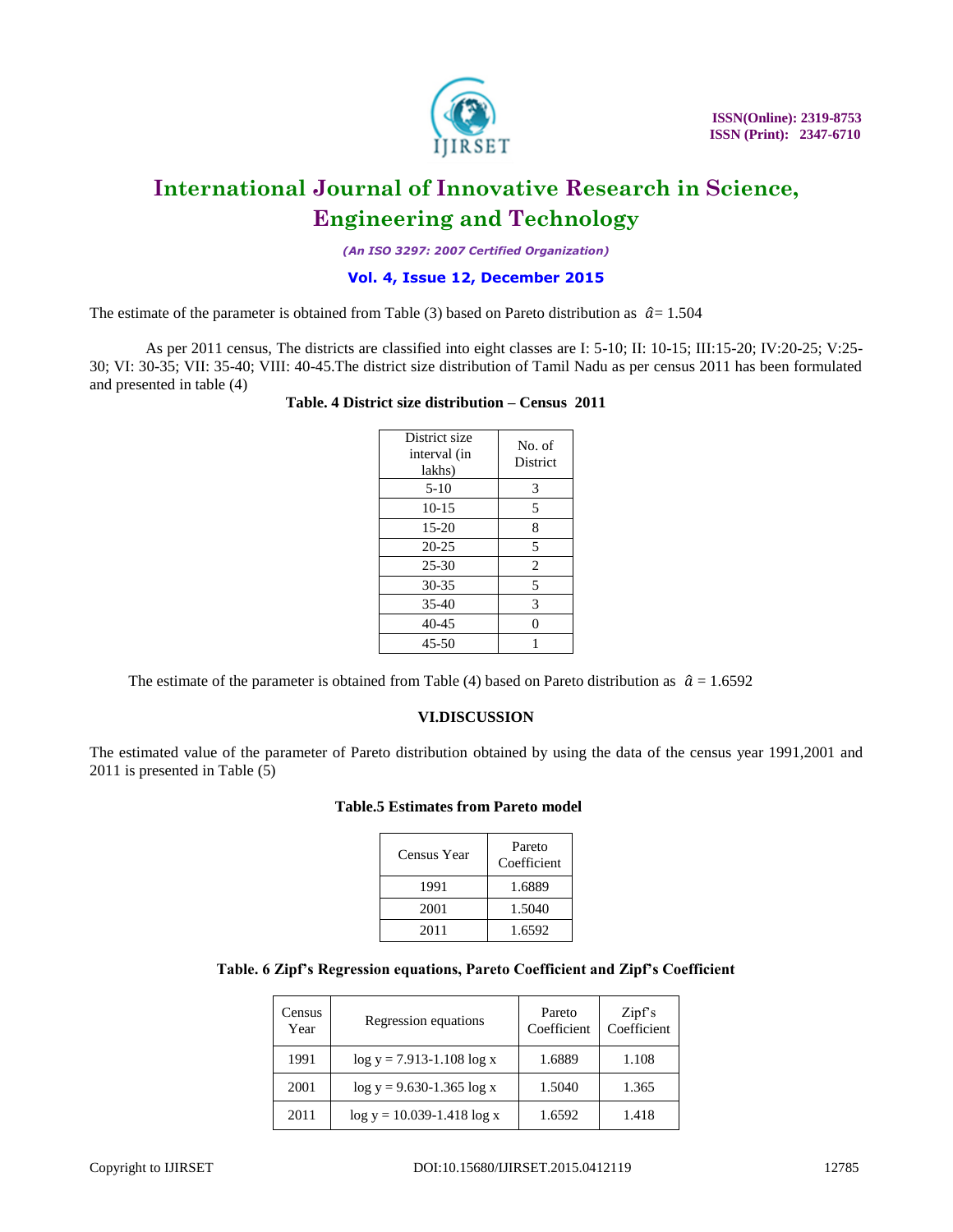

*(An ISO 3297: 2007 Certified Organization)*

#### **Vol. 4, Issue 12, December 2015**

 There are inverse relationship between populations and ranks. The table (6) shows that the actual distributions of district size of three periods are inconsistent with those of the rank size rule. The value of 'a' in 1991 is 1.108 which is the smallest in three periods. Where as that of 2011 is the largest, 1.418. This means that the distribution of the rank size of districts in 1991 is the closest to the distribution of the rank size rule, while the distribution of the districts in 2011 is the farthest away from the distribution of the rank size rule. The values of 'a' in 1991, 2001 and 2011 are respectively obtained as 1.108, 1.365 and 1.418 which are larger than the value of "a" in the rank size rule, 1.0. Therefore, all slopes of three periods are steeper than the slope of the rank size rule. This result denotes that the expected district sizes based on the rank size rule are larger than the real size of the districts in Tamil Nadu. The values of slope in actual distribution of districts have been larger and larger over time. Therefore the adoption of rank size rule to the distribution of districts size of Tamil Nadu seems to be less adequate over time.

# **VII.CONCLUSION**

 The empirical studies of the change in rank size system of districts were examined. It provided the ways for an examination of intercept and slope changes over time. First, intercept value could change because of a uniform rate of increases or decreases in the population of all districts. In this case, all districts the attracting migrants in proportion to their population and were experiencing equal rates of natural growth. Second, the slope of the districts rank size distribution changed because smaller settlements were not growing at as rapid a rate as larger ones. Third, slope of the rank size distribution changed because the population of the largest districts had increased to force the slope of the distribution to steepen to meet the increased intercept. This case may occur when the most rapid population growth takes place in the larger districts in the state but without an actual decline in small place population. Finally, the pareto coefficients from both empirical and theoretical distribution are larger than the value of 'a' in the rank size rule, 1.0. Thus, all slopes of three periods are steeper than the slope of the rank size rule over time. Therefore adoption of rank size rule to the distribution of district-size of Tamil Nadu seems to be less adequate over time.

#### **ACKNOWLEDGEMENT**

I gratitude my thanks to Dr. G. Venkatesan M.Sc., Ph.D., Associate Professor and Head, Department of Statistics, Government Arts College (Autonomous), Salem – 7, Tamil Nadu, India, for his immense help and continuous support to complete this work. The author thanks the referees and editor for constructive suggestions that have improved the content and presentation of manuscript to publish in this journal.

### **REFERENCES**

- **[1]** Alperovich, G.A, "An Explanatory Model of city-size distribution: Evidence from cross country data", Urban studies 30,  **pp.** 1591-1595"1993.
- **[2] Black, D. And J.V.Henderson**, 'Urban Evolution in the USA', Mimeo, Brown University, 2000<br> **[3]** Brakeman's H. Garretson, G. V. Marrewijk and M. Vanden Breg. The Relation of zipf. Tow
- **[3]** Brakeman"s, H.Garretson, G.V.Marrewijk and M.Vanden Breg, "The Relation of zipf. Towards a further understanding of the rank-size distribution,' Journal of regional science, 79, pp. 183-213,1999.
- **[4]** Guerin-pace, F, " Rank-size distribution and the process of Urban growth", Urban studies 32, pp. 551-562, 1995.
- **[5]** Hsing, Y, "A note on function forms and the Urban size distribution", Journal of Urban economics 27, pp. 73-79, 1990.
- Kamecke, U,' Testing the Rank size rule hypothesis with an efficient Estimator', Journal of Urban economics, 27, pp. 222-231, 1990.

**[7]** Normal. Johnson and Samuel Kotz and Balakrishnan, N, Continuous Univariate Distributions, Vol-1 second edition, John Wiley & Sons, INC, New York, pp. 498-584, 1996.

- **[8]** Parr, J.B, 'A Note on the size distribution of cities over time,' Journal of Urban Economics, 18, pp. 199-212, 1985.<br>**[9]** Rao, C. R, Linear Statistical inference and its applications, Wiley eastern, New Delhi, pp.35
- **[9]** Rao, C. R, Linear Statistical inference and its applications, Wiley eastern, New Delhi, pp.353-374, 1973.
- **[10]** Rosen, K.T. and M.Resnick, "The size distribution of cities: An examination of the Pareto law and Primacis", Journal of Urban Economics, 8, pp. 165-186, 1980.
- **[11]** Simon, H, On a class of distribution function", Biometrika, 42, pp. 425-440, 1955.